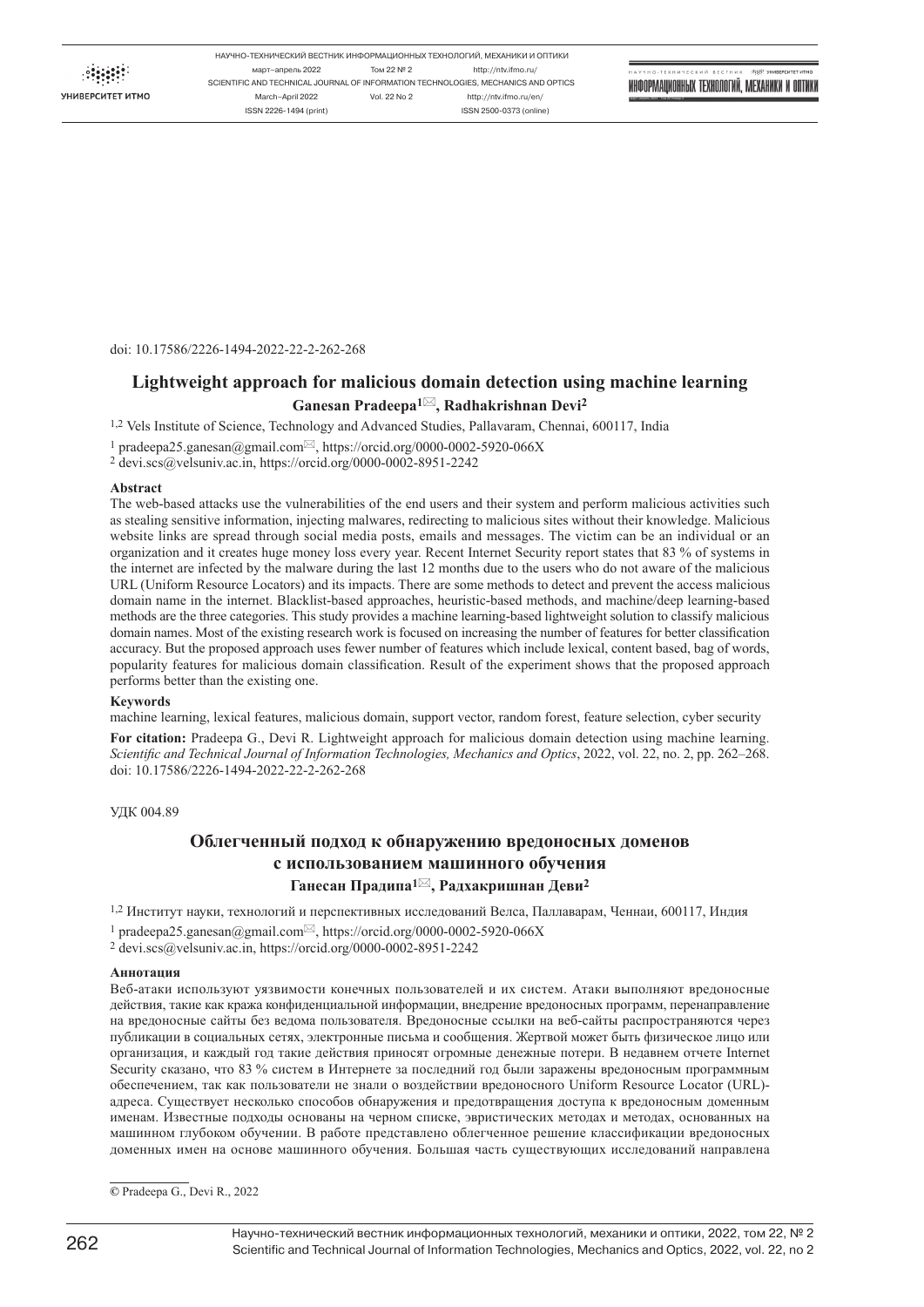на повышение точности классификации с помощью увеличения количества вредоносных признаков. В предложенном подходе использовано меньшее количество функций, включая лексические, основанные на содержании, наборе слов, популярных функциях для классификации вредоносных доменов. Результат эксперимента показал, что представленный подход работает лучше, чем существующие.

## **Ключевые слова**

машинное обучение, лексические признаки, вредоносный домен, опорный вектор, случайный лес, выбор признаков, кибербезопасность

**Ссылка для цитирования:** Прадипа Г., Деви Р. Облегченный подход к обнаружению вредоносных доменов с использованием машинного обучения // Научно-технический вестник информационных технологий, механики и оптики. 2022. Т. 22, № 2. С. 262–268 (на англ. яз.). doi: 10.17586/2226-1494-2022-22-2-262-268

# **Introduction**

Business, education, research, and the access to numerous essential services in our daily lives have all been altered by the internet and the World Wide Web. It removes all the communication barriers. While we get many benefits from the internet, it also provides ample space for illegal activities. These illegal activities include money laundering, personal information theft and malware installation, etc. The specially crafted websites for these activities, called malicious sites, and the Uniform Resource Locators (URLs) that refer to the sites, called as malicious URLs. The malicious website contains unsolicited content which invites the internet users to fall in the trap. Cyber criminals use every opportunity even in the pandemic periods to increase wide range of attacks and causing huge money loss. Recent cyber security reports of 2020 state that during the height of global epidemic fears, the number of cyber-attack incidents increased by a staggering 220 % compared to the annual average [1]. It is necessary to prevent the access of the malicious URLs to safeguard the internet users.

Many techniques were proposed by the researchers [2, 3] based on different techniques such as blacklisted URL technique (huge list of malicious URLs are collected and blocked from usage), heuristic technique (frames of the generalized rules based on the dataset of URLs for detecting malicious URL) and machine learning technique (to train the machine learning model for classification of malicious and benign URLs based on the attributes of malicious and benign URLs). Every technique is having its own pros and cons. In the blacklist technique, list of malicious URLs should be prepared through manual or automated system and also it requires frequent updating to detect the latest malicious URLs. Preparing such huge list of malicious URLs consumes more time and efforts, and this technique fails to detect the newly created malicious URLs. But it is fast enough to detect the malicious URL that is already in the blacklist [4]. The heuristic technique is more generalized approach than the blacklist. It uses the selected features to frame the rules for classifying malicious URLs from the benign. But preparing set of optimal number of features and assigning proper weightage or threshold value to the rules requires detailed investigation of the URLs [5]. Machine learning technique includes different algorithms for classification problem. Malicious URL detection is a binary classification method that employs a set of features derived from URLs (which includes both malicious and benign URLs) to train classification algorithms (models) to predict whether a newly produced URL is malicious or

benign. Accuracy of the prediction or classification depends on the several factors such as choice of algorithms, selected features and amount of data used for training. Sometimes the prepared data to train the model may be overfitting or underfitting. Proper testing is essential for the model before deploying to real environment. Logistic regression, Support Vector Machine (SVM), k-Nearest Neighbor, decision tree, and Random Forest (RF) are examples of popular binary classification techniques.

The proposed method in this paper uses limited number of features with mixed type to train and test the models. Along with existing features, the newly introduced features in the dataset, makes the model to perform better than existing research works. The article provides brief information about the initial information of the study and existing research papers. The description of the proposed method includes the results of the experiment and the conclusion.

## **Background and Literature Review**

Millions of web servers added in the internet to provide wider services to the clients which include billions of webpages. To locate and navigate each webpage uniquely requires an identifier called URL. The URL includes five components as shown in the below Fig. 1.

- Protocol Determines the way of data communication between client and server.
- Domain Name Uniquely identifiles the webserver in the internet. Using DNS server, the domain name is converted back to IP address of the web server in the internet. Domain name may have subdomain. The Top-Level Domain is always present in a domain name, and it may also include a second level domain.
- Port Used to identify specific process in the webserver for getting response of the client request. But it's rarely visible in the URL.
- Path Used to refer the specific resource of the webserver.
- Query String Query string comes after the question mark (?) symbol in the URL which includes parameters and fragments.



## *Fig. 1*. Components of URL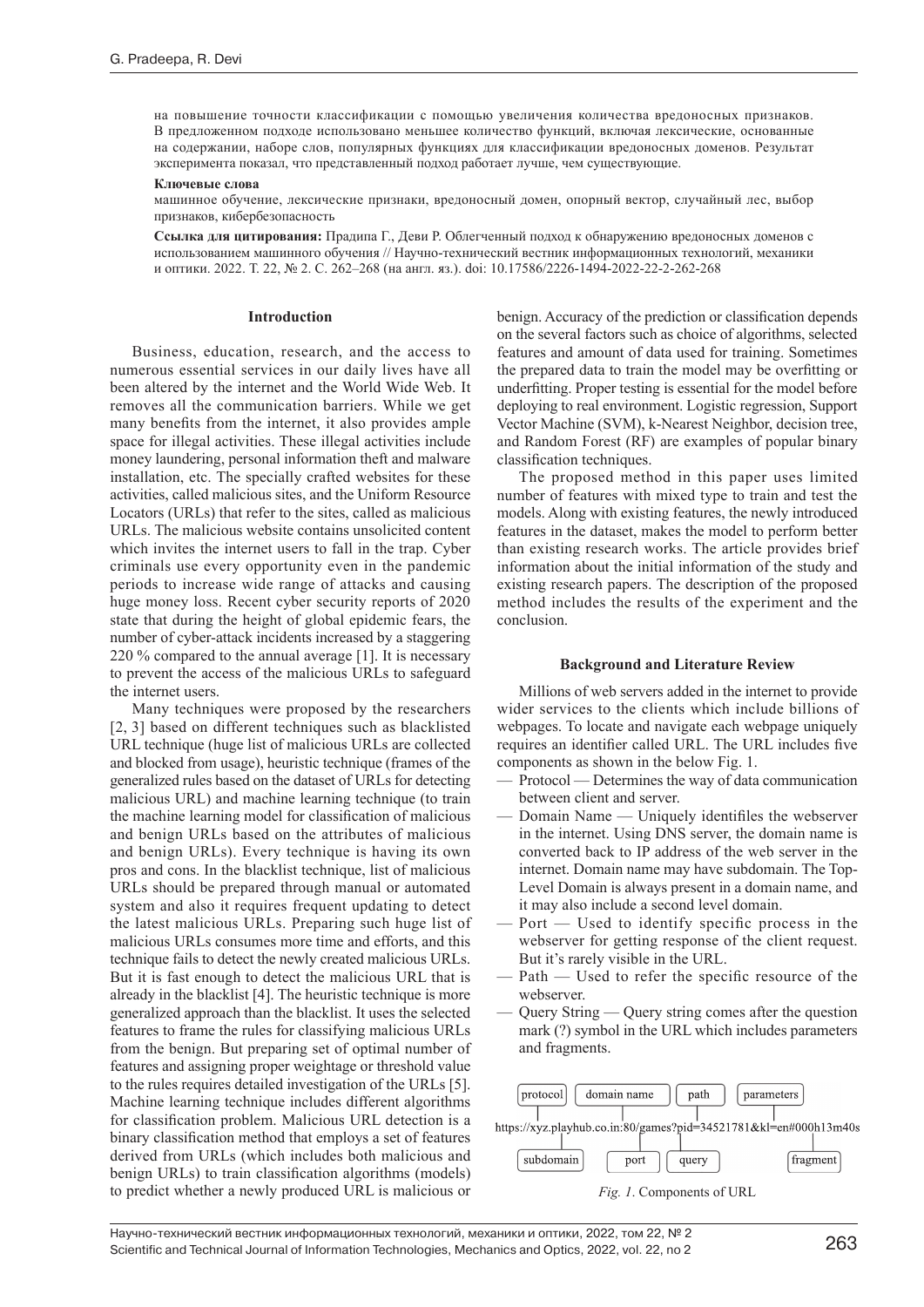- Parameters Used to pass the values of some variable to a web page in the server to get dynamic web page. Usually, the parameters are in key and value format.
- Fragment Used to refer the internal page reference.

Malicious and benign URLs appear to be identical in nature. To categorize them, different features from the URL, web page, and server information must be extracted. Table 1 shows how the features are divided into four categories. Extracting and analyzing lexical features is a faster and safer operation than other features. However, studying webpage contents and related properties is required to comprehend the dynamic nature of the URL. Despite the fact that a large number of research papers have been dedicated to URL categorization, the subject remains open and unsolved due to the changing nature of the assault and its signatures.

Apoorva Joshi et al. [4] highlight the role of machine and deep learning to find the mischievous URL, which is delivered through email. The proposed method used the static lexical features of URLs for URL classification. The dataset used for the experiment is derived from various sources such as openphish, alexa and fire eye and which include 60 % benign URL and 40 % malicious URLs. The Algorithm extracts 23 lexical features from the URL, and the test result reveals that it performs effectively with 95 % accuracy. Harshal Tupsamudre et al. [5] address the drawbacks of the BoW technique by classifying phishing URLs using word segmentation and n-grams, as well as traditional lexical aspects of URL and a phishy-list of popular terms. The experiment employed a dataset of 10,000 URLs gathered from various sources such as PhishTank and DMOZ. For testing, the Logistic Regression Algorithm is used, and the results reveal that it is more accurate than other approaches. Ozgur Koray [et al.](http://et.al) [11] proposed an anti-phishing system using Natural Language Processing (NLP) based features. Datasets were collected from PhishTank, Yandex Search API and Ebbu2017 Phishing Dataset and extracted the words (brand names, keywords, and random words) from the URL. Using those words, the required number of features is extracted for model to be trained and tested. Even though, the work outperforms the existing schemes, performance degradation occurs when large datasets are used for training. Patgiri et al. [12] proposed an efficient detection method for the prediction of malicious URL based on machine learning techniques. There seven machine learning algorithms were tested with dataset. For detecting phishing URLs, the RF Algorithm with NLP-based features only provides great results, with a 97.98 % accuracy ratio. Cho Do Xuan et al. [13] described a machine learning-based technique for detecting malicious URLs. For classification, the proposed

approach comprises lexical, host, and content-based features. Bigdata technology is also used for improved speed of classification. The dataset was collected from different sources that include Phishtank, URLhaus and alexa. The experimental result shows that 96 % accuracy on RF over the SVM (91 % accuracy) classifier. Due to its speed of detection and safe browsing experience, Ferhat et al. [14] suggested a method for malicious URL identification using machine learning by using lexical and host-based features. The datasets for the experiment were obtained from the UCI Repository, and the features were extracted from a list of URLs. To select the suitable features for classification, PCA algorithm is used. The result shows RF model performed well (accuracy 98.6 %) over the gradient boosting model.

Butnaru et al. [15] proposed a machine learning-based lightweight solution for detecting malicious URLs. The dataset, which contains 305,737 benign URLs and 74,436 phishing URLs, was used to extract the limited lexical features. In the RF model, the result indicates 99.29 % accuracy.

Most of the researchers use lexical features to speed up feature generation and classification process. Some researchers included host and content based features along with lexical features. Word segmentation based features are also generated and utilized by some of the researchers. Although lexical features can be created quickly, they do not provide a robust detection system which considers the dynamics of a malicious URLs and webpages. The generation of the host and popularity based features requires access to third party servers that causes additional processing time. Content based features are generated by examining different components of the webpage and more importantly examining the components in the webpage, which can be utilized by the attackers. So visiting such pages and extracting the features becomes time consuming process and is not safe. Word segmentation based features require additional computation overhead. New forms of attacks are raised by using short URL and algorithmically generated URLs. Combining limited and essential features from different types of features will yield the better result.

# **Proposed System**

Our proposed system considers most essential features which include lexical, host, content, popularity, and word segmentation. It also considers short URLs and algorithmically generated URLs. For our experimental purpose, required URLs are collected from UNB Database 2016, Phishtank and Kaggle which includes 10000 URLs

| Category                        | Description                                                                                                                |
|---------------------------------|----------------------------------------------------------------------------------------------------------------------------|
| Lexical features $[5, 6]$       | Extracting features from URL such as count number of dots in URL, check the protocol (HTTP/<br>HTTPS/FTP) of the URL, etc. |
| Host based features $[5, 7, 8]$ | Extracting features from DNS/Web Server such as location of the webserver, date of registration, etc.                      |
| Content based features [9, 10]  | Extracting features form the web page such as html features, JavaScript features, etc.                                     |
| Reputation features [5]         | Features related to rank of the webpage, social reputation, etc.                                                           |

Научно-технический вестник информационных технологий, механики и оптики, 2022, том 22, № 2 <sup>264</sup> Scientific and Technical Journal of Information Technologies, Mechanics and Optics, 2022, vol. 22, no 2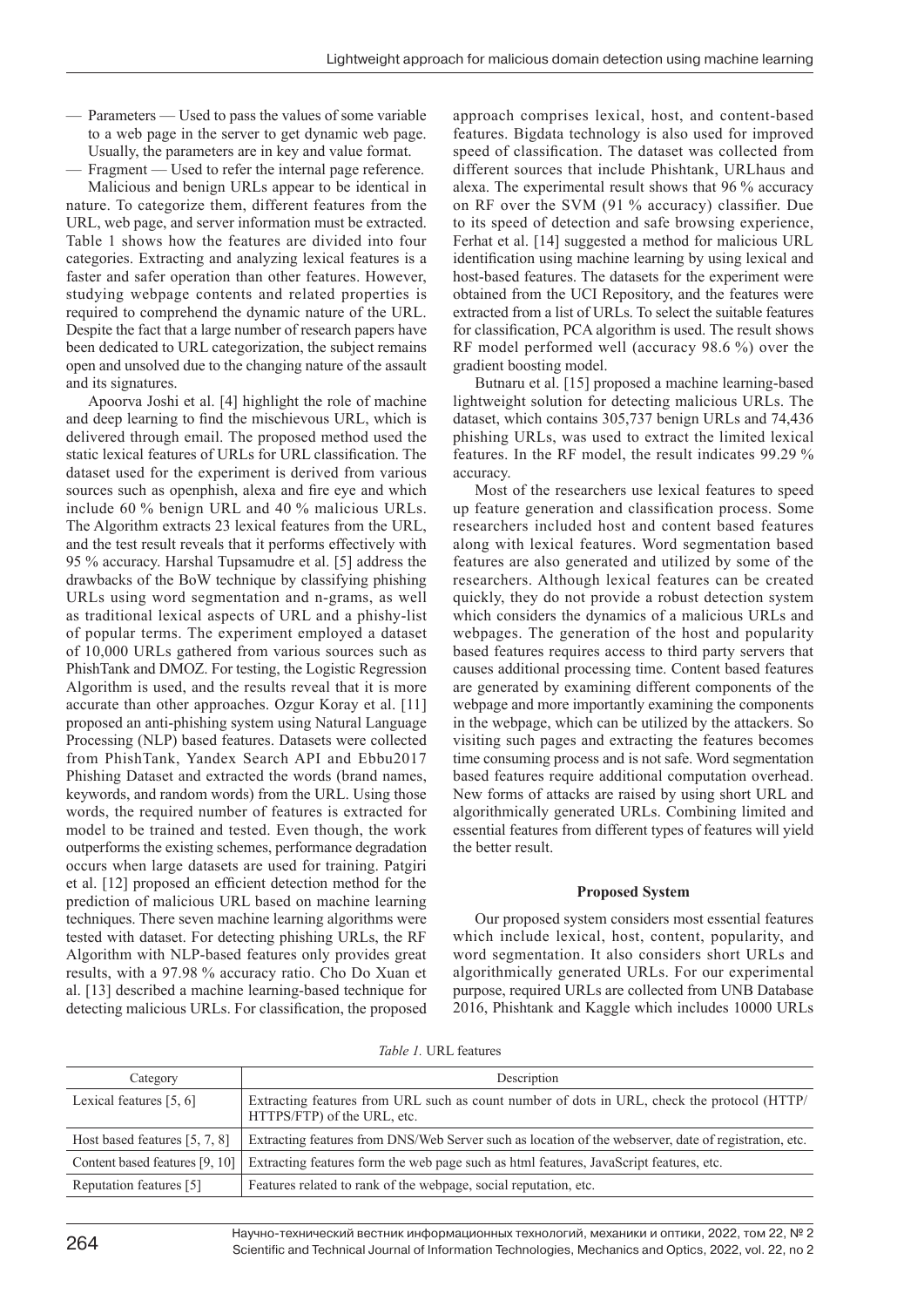

*Fig. 2*. Overview of the proposed system

(5000 Benign URLs and 5000 Malicious URLs). Fig. 2 depicts a high-level overview of the proposed system.

# **Feature Extraction**

It's a process of identifying essential features from raw dataset. It is one of the preprocessing steps in data analysis. The output of the feature extraction process is the set of features and its values in tabular form such as CSV file. Table 2 below shows the features of our experiment. Table 2 includes lexical, popularity and content based features. The new features are marked by the \* symbol. Feature extraction considers the short URLs, if the short URL is present, then it will be converted to original URL for further feature extraction. It also considers the algorithmically generated URL by computing the entropy of the URL. BoW (Bag of Words) includes 150 block listed words which help to check if the block listed words are present in the URL.

# **Feature Selection**

Feature selection is required to remove unnecessary features from a dataset, lowering computational complexity and improving model performance [16]. Feature selection can be done through multiple ways such as chi-square method, correlation coefficient method, recursive feature elimination method, forward selection method, backward selection method, and lasso regularization. Among these, correction coefficient is simple method to understand the relationship between two features. Highly correlated features are removed from the dataset. The result of the feature selection includes only 26 features (feature no 1–7, 10–17, 19, 21–24, 26, 30–34) out of 34 features.

#### **Experiment Results**

The experimental configuration consists of a Windows 10 operating system, an Intel i5 processor running at 3.2 GHz, and 8 GB of RAM. Jupyter Notebook with sklearn package is used for programming. The accuracy is calculated using Table 3 and equation:

$$
Accuracy = \frac{TP + TN}{TP + TN + FP + FN}
$$

The percentage of correct decisions among all testing samples is known as accuracy.

Precision, recall, and F1-score are three further performance metrics tested with the proposed system, employing formulas

$$
Precision = \frac{TP}{TP + FP}
$$
  
Recall =  $\frac{TP}{TP + FN}$   
F1 - Score =  $\frac{2 \times precision \times recall}{precision + recall}$ 

For the comparison of result accuracy, SVM and RF classifiers are selected and compared with the results of the methods proposed Cho Do [11]. The results of experiment are presented in the Table 4 and Fig. 3. The result shows that proposed method performs better than existing method.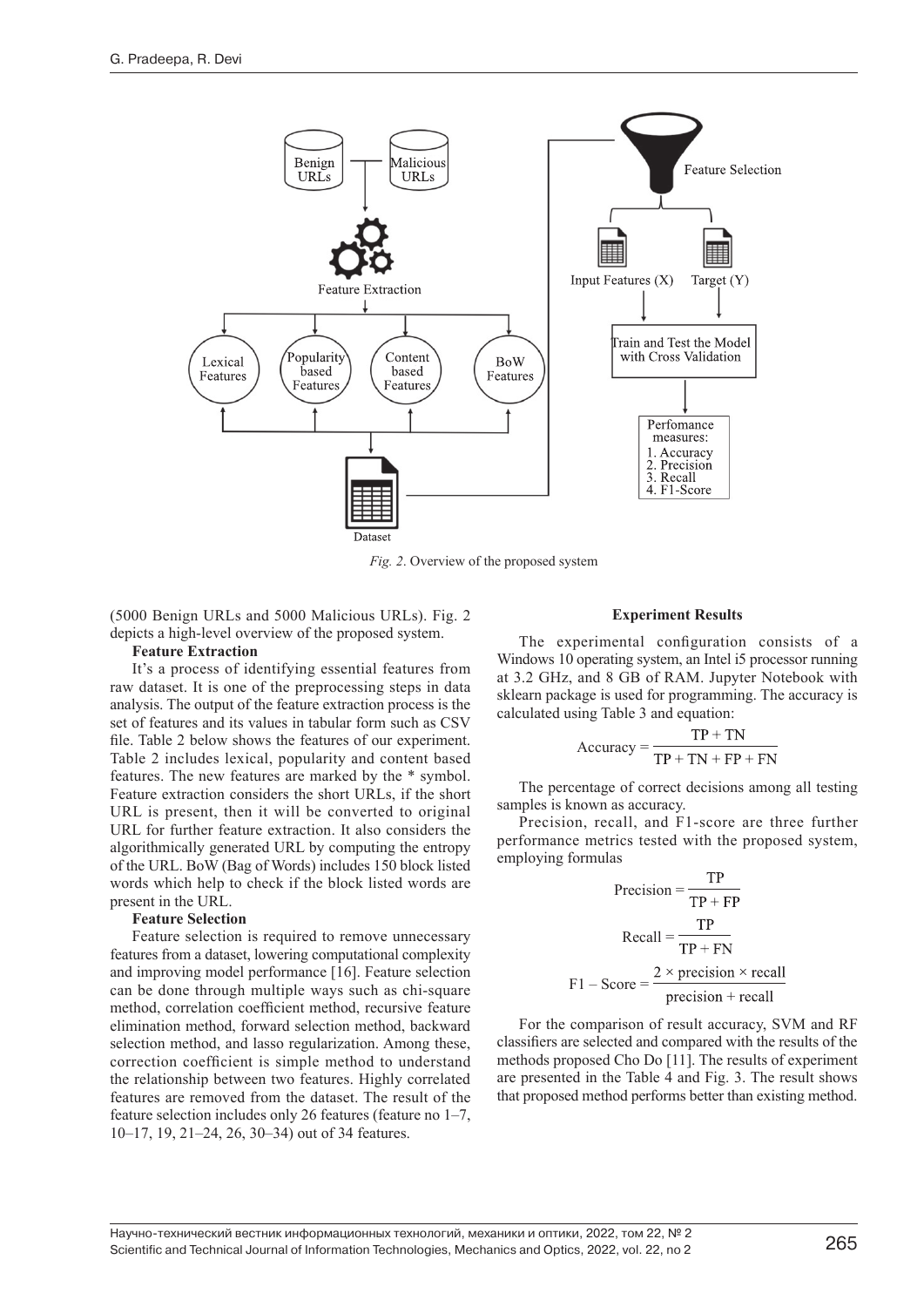| No               | Feature type | Feature name       | Description                                             |  |  |  |
|------------------|--------------|--------------------|---------------------------------------------------------|--|--|--|
| $\mathbf{1}$     | Lexical      | domNum             | Domain name contains an IP address                      |  |  |  |
| $\overline{2}$   | Lexical      | presport           | Domain name contains a port number                      |  |  |  |
| 3                | Lexical      | entroUrl           | Entropy of the URL                                      |  |  |  |
| $\overline{4}$   | Lexical      | entroDom*          | Entropy of the domain name                              |  |  |  |
| 5                | Lexical      | shortUrlPres*      | Presence of the short URL                               |  |  |  |
| 6                | Lexical      | faviconUrl         | Presence of the favicon in URL                          |  |  |  |
| $\boldsymbol{7}$ | Lexical      | lenUrl             | Length of the URL                                       |  |  |  |
| $8\,$            | Lexical      | lenPath            | Path length in the URL                                  |  |  |  |
| 9                | Lexical      | lenParam*          | Parameter's length in the URL                           |  |  |  |
| 10               | Lexical      | lenQuery           | Query's length in the URL                               |  |  |  |
| 11               | Lexical      | lenFrag*           | Length of the fragment in the URL                       |  |  |  |
| 12               | Lexical      | lenDom             | Domain's length in the URL                              |  |  |  |
| 13               | Lexical      | numberCountDomain  | Count the numbers in the domain                         |  |  |  |
| 14               | Lexical      | dotCountDom        | Count the dots in the domain                            |  |  |  |
| 15               | Lexical      | atCountUrl         | Count the at symbol in the URL                          |  |  |  |
| 16               | Lexical      | equalCountUrl      | Count the equal symbol in the URL                       |  |  |  |
| 17               | Lexical      | undscrCountUrl     | Count the underscore symbol in the URL                  |  |  |  |
| 18               | Lexical      | slashCountUrl      | Count the slash symbol in the URL                       |  |  |  |
| 19               | Lexical      | hashCountUrl       | Count the hash symbol in the URL                        |  |  |  |
| 20               | Lexical      | andCountUrl        | Count the "and" symbol in the URL                       |  |  |  |
| 21               | Lexical      | questionCountUrl   | Count the question symbol in the URL                    |  |  |  |
| 22               | Lexical      | hyphenCountUrl     | Count the hyphen symbol in the URL                      |  |  |  |
| 23               | Lexical      | schemeCountUrl     | Count the protocols in the URL                          |  |  |  |
| 24               | <b>BoW</b>   | boWCountUrl        | Count the presence of block listed words in the URL     |  |  |  |
| 25               | Lexical      | countAlphabetUrl   | Count the alphabets in the URL                          |  |  |  |
| 26               | Lexical      | countNumberUrl     | Count the numbers in the URL                            |  |  |  |
| 27               | Lexical      | countSpecUrl       | Count the special characters in the URL                 |  |  |  |
| 28               | Lexical      | ratioUrlDomLen*    | Ratio between URL length & domain length in the URL     |  |  |  |
| 29               | Lexical      | rationAlphaNumUrl* | Ratio between alphabets & numbers in the URL            |  |  |  |
| 30               | Lexical      | ratioAlphaSplUrl*  | Ratio between alphabets & special characters in the URL |  |  |  |
| 31               | Lexical      | ratioNumSplUrl*    | Ratio between numbers & special characters in the URL   |  |  |  |
| 32               | Popularity   | rankUrl            | Global rank of the URL                                  |  |  |  |
| 33               | Content      | hrefCountContent   | Count the href in the webpage                           |  |  |  |
| 34               | Content      | iframeCountContent | Count the iframe in the webpage                         |  |  |  |

*Table 3.* Confusion matrix

| <b>URLs</b> | Classified          |                     |  |  |
|-------------|---------------------|---------------------|--|--|
|             | Malicious           | Benign              |  |  |
| Malicious   | True Positive (TP)  | False Negative (FN) |  |  |
| benign      | False Positive (FP) | True Negative (TN)  |  |  |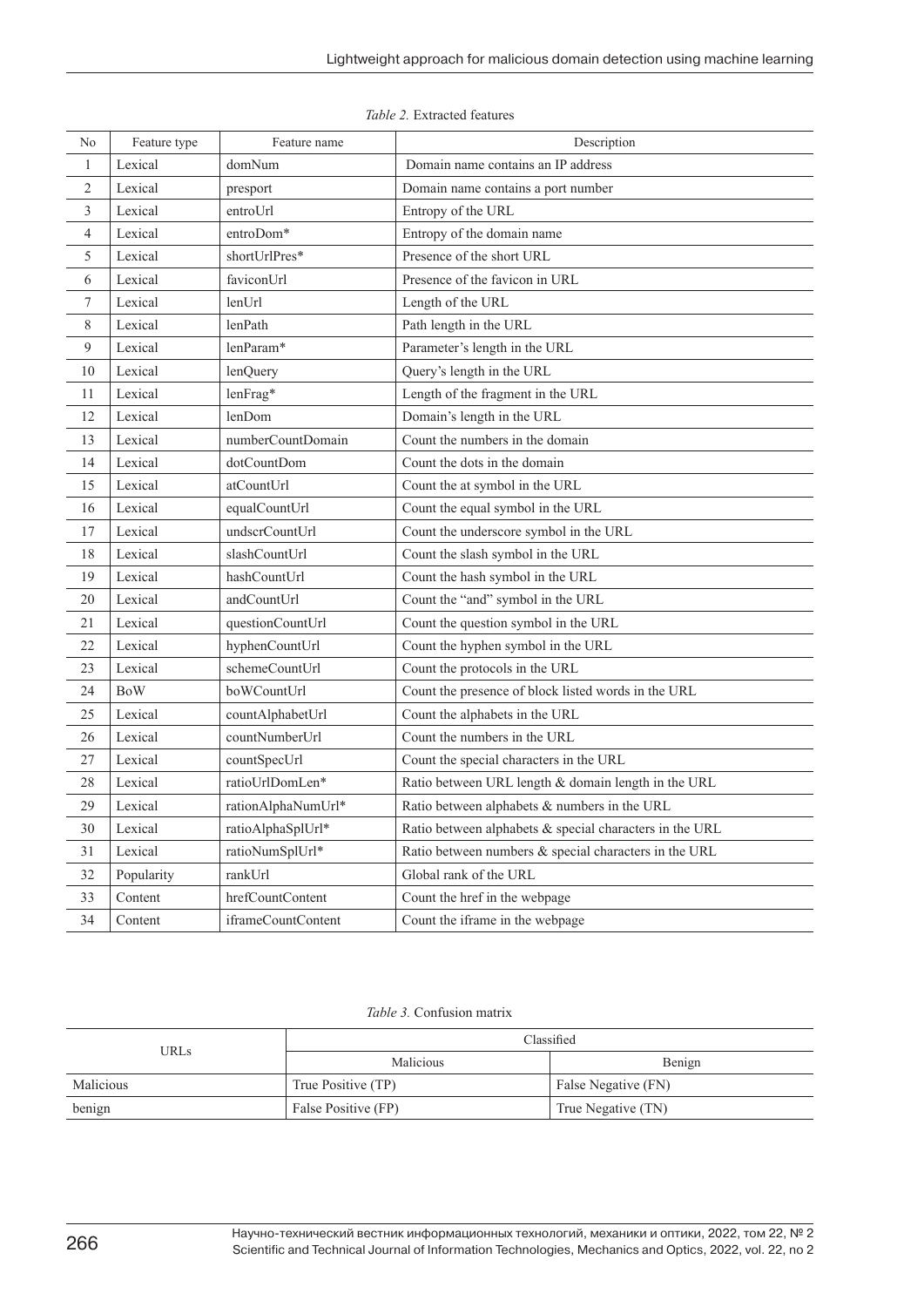| Methods            | Dataset     | Classifier         | Accuracy, $\%$ | Precision, % | Recall, % | Execution time<br>in seconds |
|--------------------|-------------|--------------------|----------------|--------------|-----------|------------------------------|
| Cho Do [11] method | 10,000 URLs | SVM (10 Iteration) | 93.35          | 94.84        | 92.71     | 3.12                         |
|                    |             | RF(10 Trees)       | 99.10          | 98.43        | 97.45     | 2.79                         |
| Proposed method    |             | SVM (10 Iteration) | 94.10          | 95           | 94.50     | 3.13                         |
|                    |             | RF(10 Trees)       | 99             | 99.50        | 99.50     | 0.17                         |

*Table 4.* Result of classifiers



*Fig. 3*. Performance comparison: SVM (*a*), RF (*b*), execution time comparison (*c*)

# **Conclusion**

The research work extract includes hybrid features of Uniform Resource Locator (URL) from 10,000 URLs set that are retrieved from different sources. Support

#### **References**

- 1. Warburton D. 2020 *Phishing and Fraud Report.* Available at: [https://](https://www.f5.com/labs/articles/threat-intelligence/2020-phishing-and-fraud-report) [www.f5.com/labs/articles/threat-intelligence/2020-phishing-and](https://www.f5.com/labs/articles/threat-intelligence/2020-phishing-and-fraud-report)[fraud-report](https://www.f5.com/labs/articles/threat-intelligence/2020-phishing-and-fraud-report) (accessed: 11.11.2020).
- 2. Saleem Raja A., Vinodini R., Kavitha A. Lexical features based malicious URL detection using machine learning techniques. *Materials Today: Proceedings*, 2021, vol. 47, part 1, pp. 163–166. <https://doi.org/10.1016/j.matpr.2021.04.041>
- 3. Pradeepa G., Devi R. Review of malicious URL detection using machine learning. *Advances in Intelligent Systems and Computing*, 2021, vol. 1397, pp. 97–105. [https://doi.org/10.1007/978-981-16-](https://doi.org/10.1007/978-981-16-5301-8_7) [5301-8\\_7](https://doi.org/10.1007/978-981-16-5301-8_7)
- 4. Joshi A., Lloyd L., Westin P., Seethapathy S. Using lexical features for malicious URL detection — a machine learning approach. *ArXiv*, 2019, arXiv:1910.06277.
- Tupsamudre H., Singh A.K., Lodha S. Everything is in the name  $-a$ URL based approach for phishing detection. *Lecture Notes in Computer Science (including subseries Lecture Notes in Artificial Intelligence and Lecture Notes in Bioinformatics)*, 2019, vol. 11527, pp. 231–248. [https://doi.org/10.1007/978-3-030-20951-3\\_21](https://doi.org/10.1007/978-3-030-20951-3_21)
- 6. Sahoo D., Liu C., Hoi S.C.H. Malicious URL Detection using Machine Learning: A Survey. *arXiv, 2017*, arXiv:1701.07179.
- 7. Ma J., Saul L.K., Savage S., Voelker G.M. Identifying suspicious URLs: an application of large-scale online learning. *Proc. of the 26th International Conference on Machine Learning (ICML)*, 2009, pp. 681–688.<https://doi.org/10.1145/1553374.1553462>
- 8. Kevin McGrath D., Gupta M. Behind phishing: An examination of phisher modi operandi. Proc. of the *1st USENIX Workshop on Large-*

Vector Machine and Random Forest results reveal that the suggested method outperforms the existing method. The research work can be extended by including URL and web page content analysis by using word segmentation and also adopting deep learning methods.

# **Литература**

- 1. Warburton D. 2020 Phishing and Fraud Report [Электронный ресурс]. URL: [https://www.f5.com/labs/articles/threat](https://www.f5.com/labs/articles/threat-intelligence/2020-phishing-and-fraud-report)[intelligence/2020-phishing-and-fraud-report](https://www.f5.com/labs/articles/threat-intelligence/2020-phishing-and-fraud-report) (дата обращения: 11.11.2020).
- 2. Saleem Raja A., Vinodini R., Kavitha A. Lexical features based malicious URL detection using machine learning techniques // Materials Today: Proceedings. 2021. V. 47. Part 1. P. 163–166. [https://](https://doi.org/10.1016/j.matpr.2021.04.041) [doi.org/10.1016/j.matpr.2021.04.041](https://doi.org/10.1016/j.matpr.2021.04.041)
- 3. Pradeepa G., Devi R. Review of malicious URL detection using machine learning // Advances in Intelligent Systems and Computing. 2021. V. 1397. P. 97–105. [https://doi.org/10.1007/978-981-16-5301-](https://doi.org/10.1007/978-981-16-5301-8_7) [8\\_7](https://doi.org/10.1007/978-981-16-5301-8_7)
- 4. Joshi A., Lloyd L., Westin P., Seethapathy S. Using lexical features for malicious URL detection - a machine learning approach // arXiv. 2019. arXiv:1910.06277.
- 5. Tupsamudre H., Singh A.K., Lodha S. Everything is in the name a URL based approach for phishing detection // Lecture Notes in Computer Science (including subseries Lecture Notes in Artificial Intelligence and Lecture Notes in Bioinformatics). 2019. V. 11527. P. 231–248. [https://doi.org/10.1007/978-3-030-20951-3\\_21](https://doi.org/10.1007/978-3-030-20951-3_21)
- 6. Sahoo D., Liu C., Hoi S.C.H. Malicious URL Detection using Machine Learning: A Survey // arXiv. 2017. arXiv:1701.07179.
- 7. Ma J., Saul L.K., Savage S., Voelker G.M. Identifying suspicious URLs: an application of large-scale online learning // Proc. of the 26<sup>th</sup> International Conference on Machine Learning (ICML). 2009. P. 681– 688.<https://doi.org/10.1145/1553374.1553462>